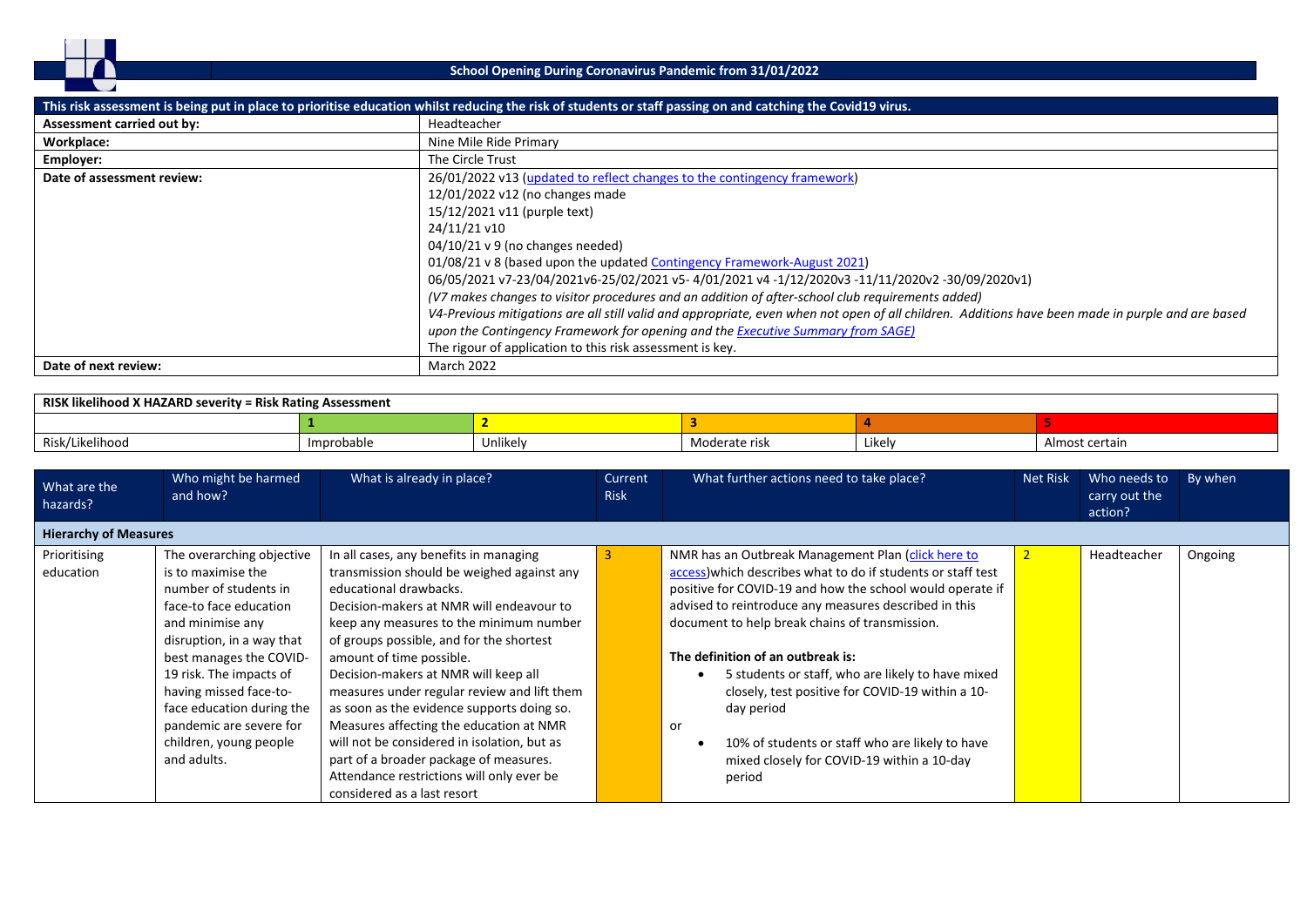|                   |                         | Local authorities, Directors of Public Health |   | Actions to consider when the above threshold is reached                                                                                         |             |         |
|-------------------|-------------------------|-----------------------------------------------|---|-------------------------------------------------------------------------------------------------------------------------------------------------|-------------|---------|
|                   |                         | (DsPH) and health protection team (HPT)s.     |   | will review and reinforce the testing, hygiene and                                                                                              |             |         |
|                   |                         | They play an important role in providing      |   | ventilation measures already in place.                                                                                                          |             |         |
|                   |                         | support and advice to education and           |   |                                                                                                                                                 |             |         |
|                   |                         | childcare settings.                           |   |                                                                                                                                                 |             |         |
|                   |                         | Wokingham LA will be notified via the         |   |                                                                                                                                                 |             |         |
|                   |                         | ChildrensCV19Support@wokingham.gov.uk)        |   | All settings should seek public health advice if a pupil, student, child or staff                                                               |             |         |
|                   |                         | mailbox of any positive cases of Covid-19 in  |   | member is admitted to hospital with COVID-19. They can do this by phoning                                                                       |             |         |
|                   |                         | school or covid-related absences as well as   |   | the DfE helpline (0800 046 8687, option 1), or in line with other local                                                                         |             |         |
|                   |                         | information based on the updated thresholds   |   | arrangements. Hospitalisation could indicate increased severity of illness or a                                                                 |             |         |
|                   |                         | outlined in the Contingency Framework, if 5   |   | new variant of concern. Settings may be offered public health support in<br>managing risk assessments and communicating with staff and parents. |             |         |
|                   |                         | pupils or staff, or 10% of students or staff  |   |                                                                                                                                                 |             |         |
|                   |                         | who are likely to have mixed closely for      |   |                                                                                                                                                 |             |         |
|                   |                         | COVID-19 within a 10-day period.              |   |                                                                                                                                                 |             |         |
|                   | NMR will continue to    | NMR follows Public Health England and DfE     | 3 | For this control measure:                                                                                                                       | Headteacher | Ongoing |
|                   | operate as normally as  | here                                          |   | All actions are ongoing and will only be adapted as a                                                                                           |             |         |
|                   | possible during the     | 器<br>Department<br>for Education              |   | result of if/when there were to be an in school                                                                                                 |             |         |
|                   | COVID-19 pandemic.      |                                               |   | significant outbreak                                                                                                                            |             |         |
|                   | Measures affecting      |                                               |   | Information is communicated to all stakeholders<br>$\bullet$                                                                                    |             |         |
|                   | education and childcare | <b>Contingency</b>                            |   | The Covid Simple Rules are:                                                                                                                     |             |         |
|                   | may be necessary in     | framework:<br>education and                   |   | Never come into school if you are ill with COVID                                                                                                |             |         |
|                   | some circumstances, for | childcare settings                            |   | symptoms                                                                                                                                        |             |         |
| Transmission of   | example:                |                                               |   | Wash hands regularly<br>$\bullet$                                                                                                               |             |         |
| Covid 19 to       | to help manage a        | August 202                                    |   | Use a tissue to catch sneezes and coughs and bin it                                                                                             |             |         |
| students or staff | COVID-19 outbreak       |                                               |   |                                                                                                                                                 |             |         |
|                   | within a setting        | Which means the implementation of a           |   | Communication                                                                                                                                   |             |         |
|                   | as part of a package    | system of controls which include:             |   | <b>Parents</b>                                                                                                                                  |             |         |
|                   | of measures             |                                               |   | Via letter/newsletter                                                                                                                           |             |         |
|                   | responding to a         | Minimising contact with individuals who<br>1. |   | <b>Students</b>                                                                                                                                 |             |         |
|                   | Variant of Concern      | are unwell by ensuring that those who         |   | Via assembly/lessons                                                                                                                            |             |         |
|                   | (VoC) or to             | have coronavirus (COVID-19) symptoms,         |   | <b>Staff</b>                                                                                                                                    |             |         |
|                   | extremely high          | or who have someone in their household        |   | Via INSET day/letter/newsletter                                                                                                                 |             |         |
|                   | prevalence of COVID-    | who does, do not attend school                |   |                                                                                                                                                 |             |         |
|                   | 19 in the community     | 2.<br>Cleaning hands thoroughly more often    |   |                                                                                                                                                 |             |         |
|                   |                         | than usual                                    |   |                                                                                                                                                 |             |         |
|                   |                         | Promoting 'catch it, kill it, bin it'<br>3.   |   |                                                                                                                                                 |             |         |
|                   |                         |                                               |   |                                                                                                                                                 |             |         |
|                   |                         | Improving ventilation<br>4.                   |   |                                                                                                                                                 |             |         |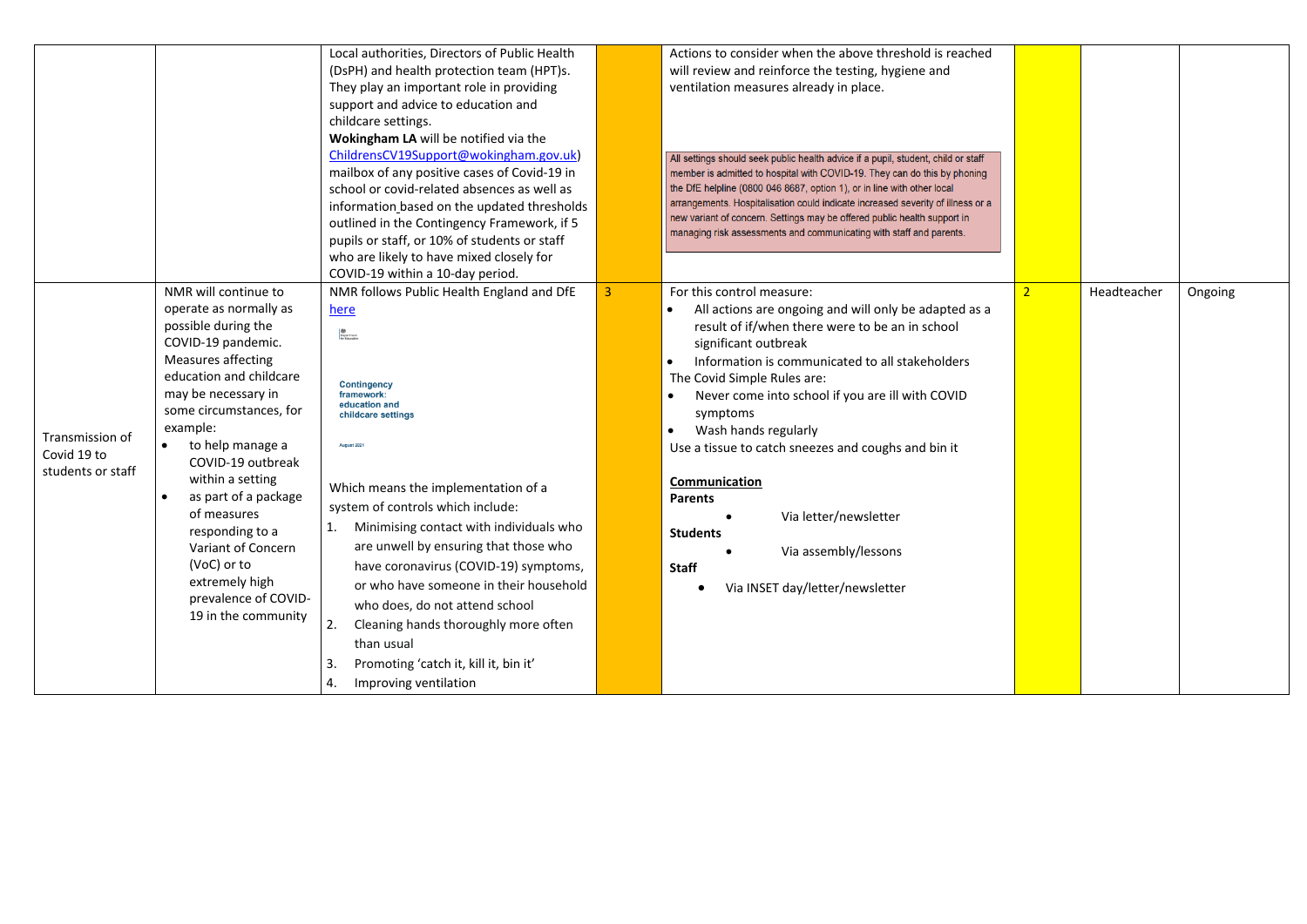| to taste or smell | Students or staff are<br>contaminated by an<br>infected person because<br>a member of staff or<br>student attends the<br>school site whilst ill with<br>a fever, cough or inability | Clear emphasis on the importance that no<br>one (staff or student) arrives at school if at all<br>ill with Covid symptoms of:<br>Fever<br>$\overline{\phantom{a}}$<br>Persistent cough<br>Anosmia                                                                                                                                                                                                                                                                                                                                                                                                                                                                                                                                                                                                                                                                                                                                                                                                                                                                                                                                                                                                                              | $\overline{3}$ | Parents-informed via newsletter<br>Staff understand the requirement to report illness to the<br>Headteacher immediately, self-isolate and without delay<br>order test and inform Headteacher regarding the test                                                                                                                                                                                        | $\overline{2}$ | Headteacher | Ongoing |
|-------------------|-------------------------------------------------------------------------------------------------------------------------------------------------------------------------------------|--------------------------------------------------------------------------------------------------------------------------------------------------------------------------------------------------------------------------------------------------------------------------------------------------------------------------------------------------------------------------------------------------------------------------------------------------------------------------------------------------------------------------------------------------------------------------------------------------------------------------------------------------------------------------------------------------------------------------------------------------------------------------------------------------------------------------------------------------------------------------------------------------------------------------------------------------------------------------------------------------------------------------------------------------------------------------------------------------------------------------------------------------------------------------------------------------------------------------------|----------------|--------------------------------------------------------------------------------------------------------------------------------------------------------------------------------------------------------------------------------------------------------------------------------------------------------------------------------------------------------------------------------------------------------|----------------|-------------|---------|
| correctly         | Students or staff are<br>contaminated by an<br>infected person who<br>does not follow NHS Test<br>and Trace protocols                                                               | NHS Test & Trace<br>provides <i>free testing</i> for anyone<br>$\bullet$<br>who has symptoms of COVID-19 to<br>find out if they have the virus<br>gets in touch with anyone who has<br>$\bullet$<br>had a positive test result to collect<br>information about close contacts<br>alerts those contacts, advises them<br>to LFT for 7 days and instructs<br>them to self-isolate (if not fully<br>vaccinated and over the age of 18).<br>Staff and students will self-isolate<br>immediately if they show any symptoms of<br>COVID-19 and book a PCR test as soon as<br>possible, even if they are fully vaccinated.<br>If staff or students are notified by NHS Test<br>and Trace of a positive COVID-19 test result,<br>they complete their full self-isolation period.<br>The self-isolation period starts immediately<br>from when symptoms started, or from when<br>a PCR test or assisted lateral flow test was<br>taken. Length of isolation will be in line to<br>government guidelines.<br>Staff and students do not need to self-isolate<br>if they have been in close contact so long as<br>they are:<br>• Not showing symptoms<br>Fully vaccinated (after 14 days)<br>$\bullet$<br>Below the age of 18<br>$\bullet$ | $\overline{3}$ | Shielding is currently paused by national government;<br>however, in the event of a major outbreak or VoC that<br>poses a significant risk to individuals on the shielded<br>patient list (SPL), NMR will follow all government guidance.<br>Shielding would be in addition to other measures in place<br>and separate risk assessments will be available for those<br>members of staff classed as ECV | $\overline{2}$ | Headteacher | Ongoing |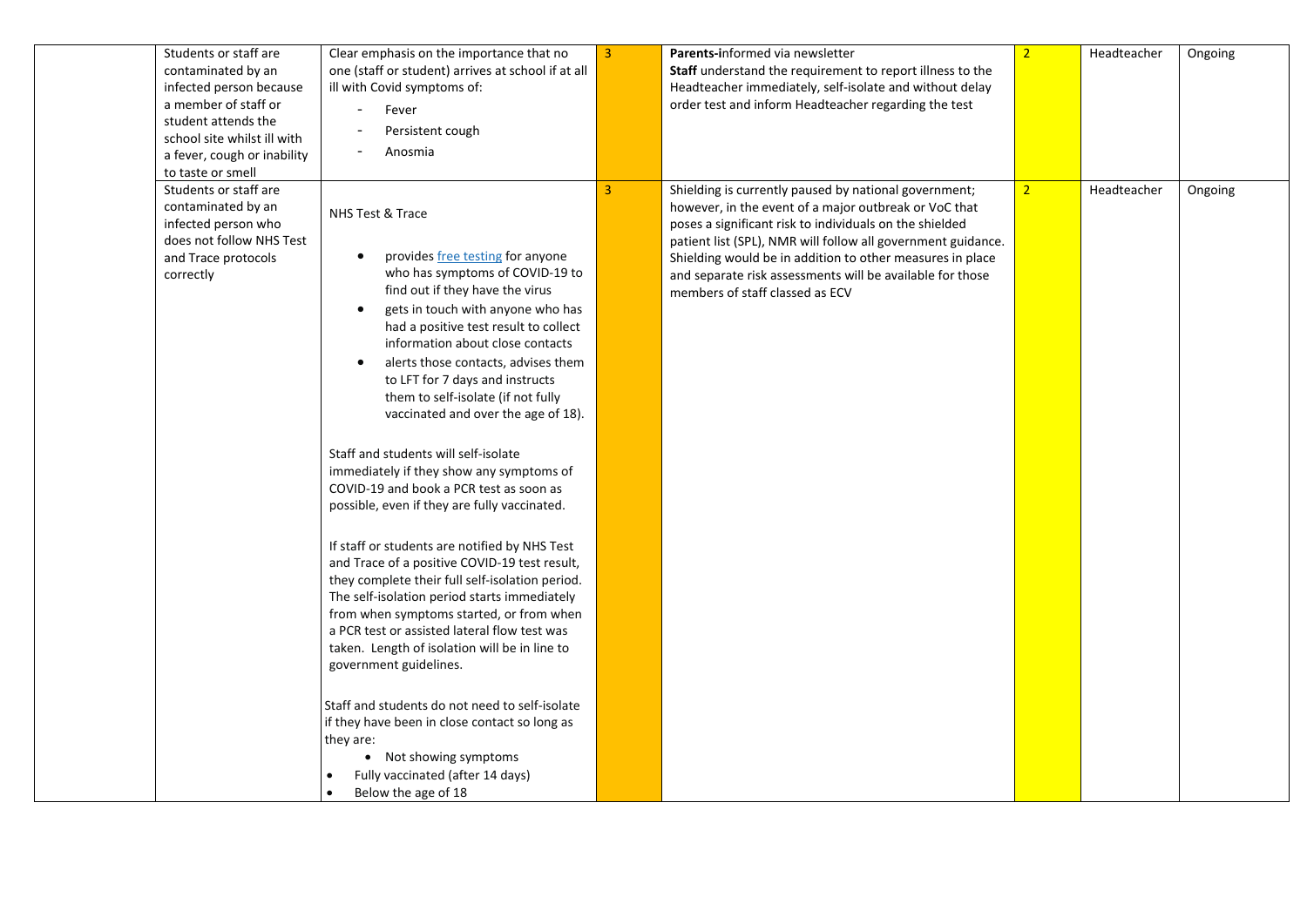|                                                   | Or not able to be vaccinated for medical |  |  |
|---------------------------------------------------|------------------------------------------|--|--|
| reasons                                           |                                          |  |  |
| Close contacts are advised to:                    |                                          |  |  |
| $\bullet$                                         | take an LFD test every day for 7         |  |  |
|                                                   | days, or until 10 days since your        |  |  |
|                                                   | last contact with the person who         |  |  |
|                                                   | tested positive for COVID-19 if this     |  |  |
| is earlier                                        |                                          |  |  |
| $\bullet$                                         | take this daily test before you leave    |  |  |
|                                                   | the household for the first time         |  |  |
| that day                                          |                                          |  |  |
| If your LFD test result is negative, it is likely |                                          |  |  |
| that you were not infectious at the time          |                                          |  |  |
| when the test was taken. To further reduce        |                                          |  |  |
| the chance of passing COVID-19 on to others,      |                                          |  |  |
| you are strongly advised to:                      |                                          |  |  |
| $\bullet$                                         | limit close contact with people          |  |  |
|                                                   | outside your household, especially       |  |  |
|                                                   | in crowded, enclosed or poorly           |  |  |
| ventilated spaces                                 |                                          |  |  |
| $\bullet$                                         | wear a face covering in crowded,         |  |  |
|                                                   | enclosed or poorly ventilated            |  |  |
|                                                   | spaces and where you are in close        |  |  |
| contact with other people                         |                                          |  |  |
| $\bullet$                                         | limit contact with anyone who is at      |  |  |
|                                                   | higher risk of severe illness if         |  |  |
| infected with COVID-19                            |                                          |  |  |
| $\bullet$                                         | follow the guidance on how to stay       |  |  |
|                                                   | safe and help prevent the spread         |  |  |
| $\bullet$                                         | Follow this advice for the 10 days       |  |  |
|                                                   | after your most recent contact with      |  |  |
|                                                   | the person who has tested positive       |  |  |
| for COVID-19.                                     |                                          |  |  |
|                                                   |                                          |  |  |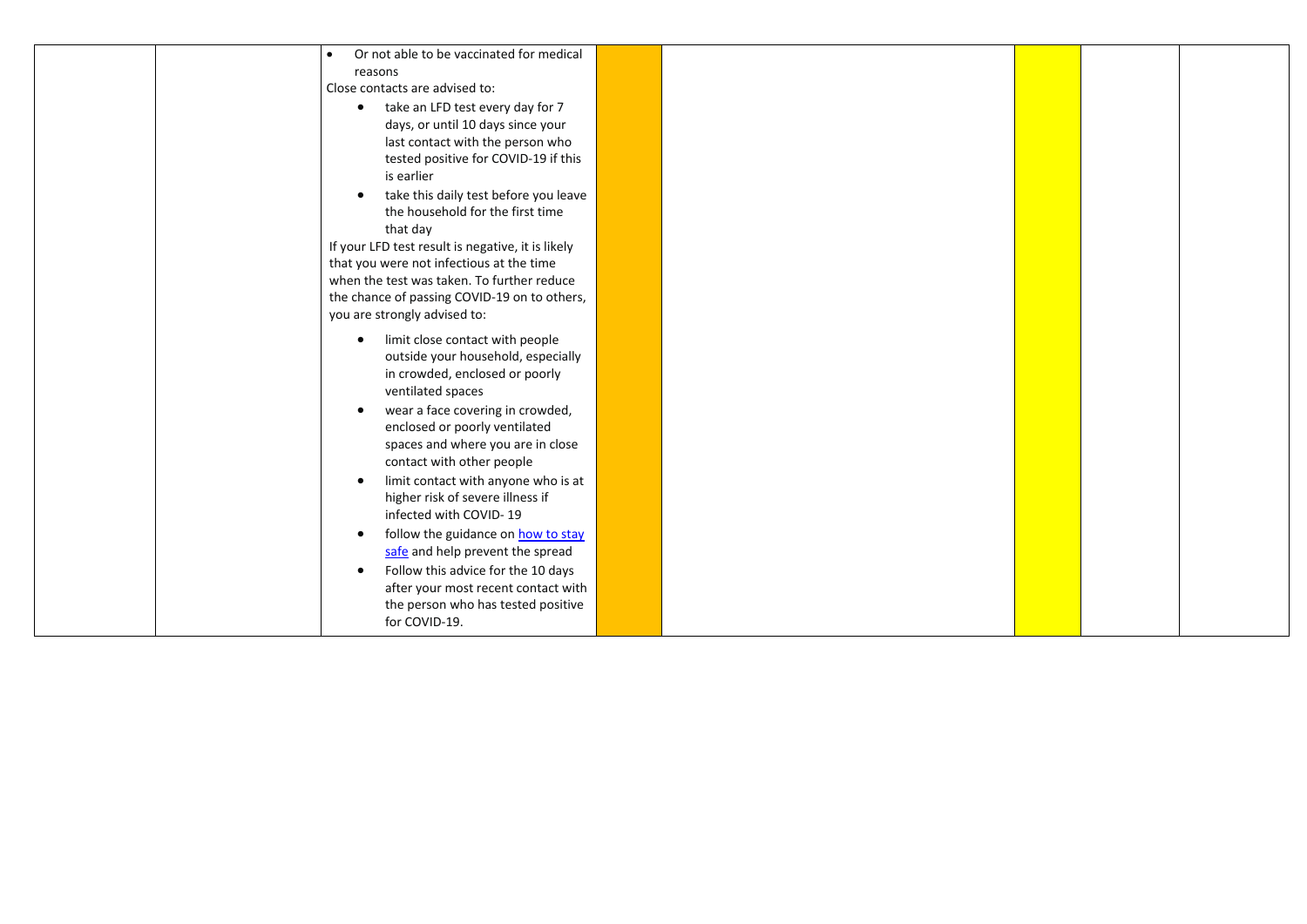| Students or staff are<br>contaminated by an<br>infected person<br>because there is poor<br>personal hygiene e.g.<br>staff or students do<br>not wash their hands<br>regularly nor<br>sufficiently | Handwashing remains the most significant<br>method of reducing the transmission of the<br>virus. This message will be reiterated<br>regularly to ensure full adherence to this<br>expectation<br>All toilets fully stocked with soap and hand<br>drying and regularly checked by site<br>controller<br>Students and staff regularly reminded of<br>importance and clear routine of anti-bac<br>hands on arrival to the school site and at<br>regular intervals throughout the day                                                                                                                                                                                                                                                                                                                                                                                                                               | $\overline{3}$ | Hand gel placed in every classroom to allow for regular<br>cleaning. This hand cleansing will be supervised by staff<br>and used to reinforce the importance of the same routine<br>during the day.                                                                                                                                                                                                                                                                                                                                                                                                             | $\overline{2}$ | Headteacher               | Ongoing |
|---------------------------------------------------------------------------------------------------------------------------------------------------------------------------------------------------|-----------------------------------------------------------------------------------------------------------------------------------------------------------------------------------------------------------------------------------------------------------------------------------------------------------------------------------------------------------------------------------------------------------------------------------------------------------------------------------------------------------------------------------------------------------------------------------------------------------------------------------------------------------------------------------------------------------------------------------------------------------------------------------------------------------------------------------------------------------------------------------------------------------------|----------------|-----------------------------------------------------------------------------------------------------------------------------------------------------------------------------------------------------------------------------------------------------------------------------------------------------------------------------------------------------------------------------------------------------------------------------------------------------------------------------------------------------------------------------------------------------------------------------------------------------------------|----------------|---------------------------|---------|
| Students or staff are<br>contaminated by an<br>infected person because<br>there is poor respiratory<br>hygiene                                                                                    | Tissues to be used to catch any cough or<br>sneeze and binned<br>All children will be taught to catch sneezes<br>and coughs in their elbow area if they cannot<br>get to a tissue in time                                                                                                                                                                                                                                                                                                                                                                                                                                                                                                                                                                                                                                                                                                                       | 3 <sup>1</sup> | Boxes of tissues and bins available in every classroom<br>Cleaning contractors train staff for proper and safe<br>disposal of refuse<br>Yellow waste bags are available in anti-bac caddies in each<br>class                                                                                                                                                                                                                                                                                                                                                                                                    | $\overline{2}$ | Headteacher<br>SBM        | Ongoing |
| Students or staff are<br>contaminated by an<br>infected person because<br>social distancing in a<br>classroom is not<br>sufficiently<br>ventilated                                                | Ventilation of rooms is in accordance to<br>updated guidance from the HSE<br>The Workplace (Health, Safety and Welfare)<br>Regulations 1992, requires that, during<br>working hours, unless severe physical effort<br>forms a greater part of the work activity, a<br>normal temperature of at least 16° C (60°F)<br>is required and this applies to non-teaching<br>areas as well as classrooms. Heating should<br>be used as necessary to ensure comfort<br>levels are maintained particularly in occupied<br>space.<br>Thermometers are kept in key areas<br>(FS/office) so a common picture of<br>temperatures across rooms can be regularly<br>checked to ensure a 'reasonable level' can<br>be maintained.<br>Further advice on this can be found in Health<br>and Safety Executive guidance on air<br>conditioning and ventilation during the<br>coronavirus outbreak and CIBSE Ventilation<br>Guidance. | 3 <sup>1</sup> | Adequate number of windows should be open in each<br>room and communal areas to improve ventilation.<br>Opening internal doors can also assist with creating a<br>throughput of air, if necessary external opening doors<br>will also be used (as long as they are not fire doors and<br>where this is safe to do<br>so)<br>To balance the need for increased ventilation while<br>maintaining a comfortable temperature, the following<br>measures should be considered:<br>Increase the ventilation whilst spaces are unoccupied<br>(e.g. between classes, during break and lunch, when<br>a room is unused). | 2 <sup>1</sup> | Headteacher<br><b>SBM</b> | Ongoing |